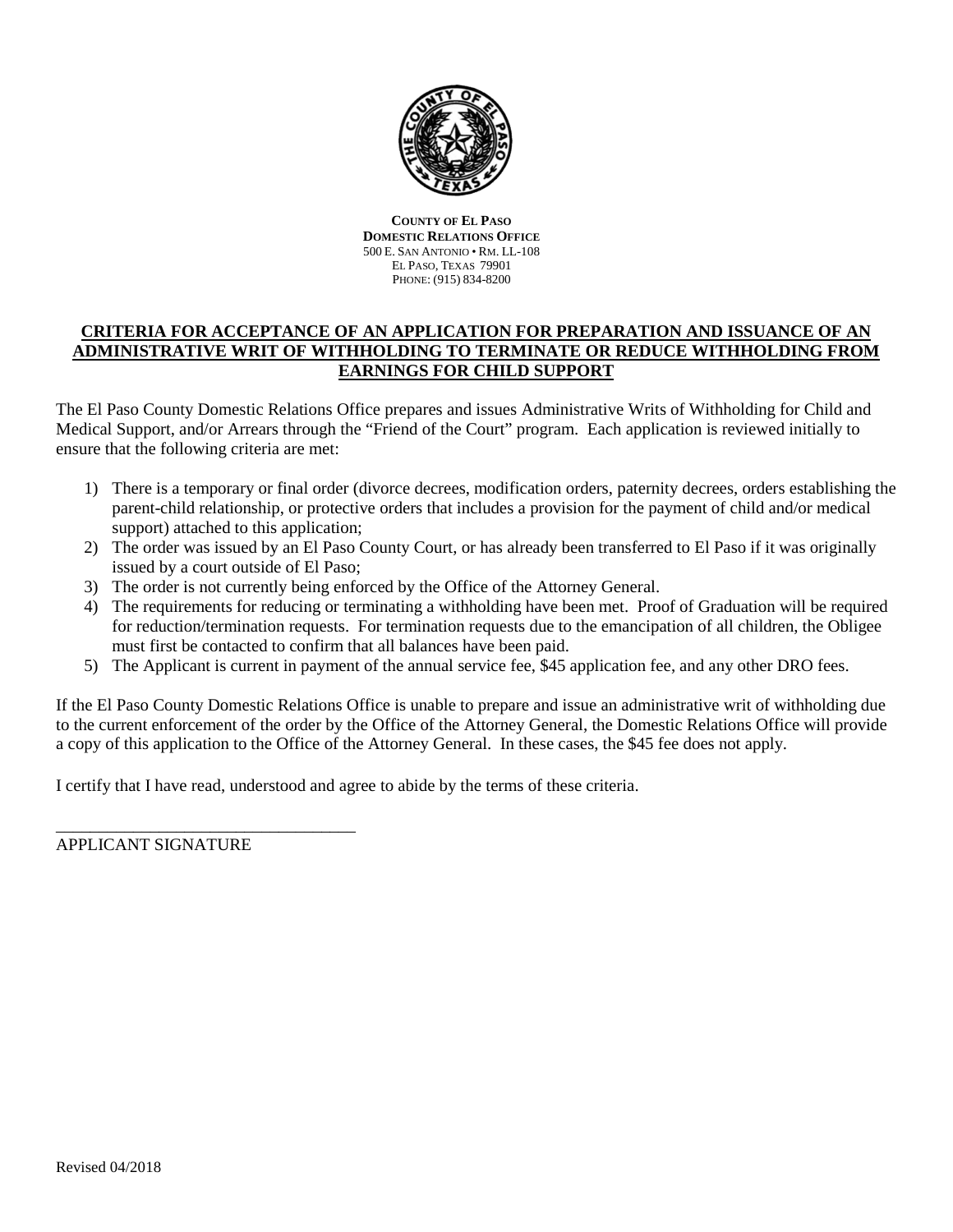**EL PASO COUNTY DOMESTIC RELATIONS OFFICE 500 E SAN ANTONIO AVE, LL-108 EL PASO, TEXAS 79901 PHONE (915)834-8200 FAX: (915) 834-8299 HOURS: 8:00AM – 4:30 PM** 

**FOR INTERNAL USE ONLY** Receipt No.: \_ Amount Paid: \_\_\_\_\_\_\_\_\_\_\_\_\_\_\_\_\_\_\_\_\_\_\_\_ Date Paid: Submitted by: Mail / Walk-in / E-mail Received by \_\_\_\_\_\_\_\_\_\_\_\_\_\_\_\_\_\_\_\_\_\_\_\_ Date Received: \_\_\_

#### **APPLICATION FOR PREPARATION AND ISSUANCE OF ORDER TO TERMINATE OR REDUCE WITHHOLDING FROM EARNINGS FOR CHILD SUPPORT**

#### **APPLICATION FEE \$45.00**

| PLEASE READ THE "CRITERIA FOR ACCEPTANCE OF AN APPLICATION" THAT IS ATTACHED BEFORE<br>SUBMITTING THE APPLICATION. ONCE THE ADMINISTRATIVE WRIT OF WITHHOLDING HAS BEEN PREPARED AND<br>ISSUED, THE APPLICATION FEE CANNOT BE REFUNDED.                                                                                                                          |                                                   |  |
|------------------------------------------------------------------------------------------------------------------------------------------------------------------------------------------------------------------------------------------------------------------------------------------------------------------------------------------------------------------|---------------------------------------------------|--|
| CAUSE NO.:                                                                                                                                                                                                                                                                                                                                                       |                                                   |  |
|                                                                                                                                                                                                                                                                                                                                                                  | <b>INFORMATION ABOUT PARTIES - (PLEASE PRINT)</b> |  |
| APPLICANT INFORMATION:                                                                                                                                                                                                                                                                                                                                           |                                                   |  |
|                                                                                                                                                                                                                                                                                                                                                                  |                                                   |  |
| INFORMATION ON PERSON RECEIVING CHILD SUPPORT (Payee):                                                                                                                                                                                                                                                                                                           |                                                   |  |
|                                                                                                                                                                                                                                                                                                                                                                  | SOCIAL SECURITY NO.:                              |  |
|                                                                                                                                                                                                                                                                                                                                                                  |                                                   |  |
| $CITY: \begin{tabular}{ c c c c } \hline \rule{0.2cm}{.03cm} & \rule{0.2cm}{.03cm} & \rule{0.2cm}{.03cm} \rule{0.2cm}{.03cm} & \rule{0.2cm}{.03cm} & \rule{0.2cm}{.03cm} \rule{0.2cm}{.03cm} & \rule{0.2cm}{.03cm} & \rule{0.2cm}{.03cm} \rule{0.2cm}{.03cm} & \rule{0.2cm}{.03cm} & \rule{0.2cm}{.03cm} & \rule{0.2cm}{.03cm} & \rule{0.2cm}{.03cm} & \rule{0.$ | $STATE$                                           |  |
| $PHONE: (________)$                                                                                                                                                                                                                                                                                                                                              |                                                   |  |
|                                                                                                                                                                                                                                                                                                                                                                  |                                                   |  |
| EMPLOYER:                                                                                                                                                                                                                                                                                                                                                        |                                                   |  |
|                                                                                                                                                                                                                                                                                                                                                                  |                                                   |  |
| INFORMATION ON PERSON ORDERED TO PAY CHILD SUPPORT (Payor):                                                                                                                                                                                                                                                                                                      |                                                   |  |
|                                                                                                                                                                                                                                                                                                                                                                  |                                                   |  |
|                                                                                                                                                                                                                                                                                                                                                                  |                                                   |  |
| CITY:                                                                                                                                                                                                                                                                                                                                                            | $STATE$                                           |  |
| $PHONE: (\_\_))$                                                                                                                                                                                                                                                                                                                                                 | DATE OF BIRTH:                                    |  |
| E-MAIL ADDRESS: New York Street, and the street of the street of the street of the street of the street of the                                                                                                                                                                                                                                                   |                                                   |  |
| EMPLOYER:                                                                                                                                                                                                                                                                                                                                                        |                                                   |  |
|                                                                                                                                                                                                                                                                                                                                                                  | $CITY:$ $STATE:$ $ZIP:$                           |  |
| PLEASE PROVIDE THE PAYROLL ADDRESS THAT THE ADMINISTRATIVE WRIT OF WITHHOLDING WILL BE SENT TO:                                                                                                                                                                                                                                                                  |                                                   |  |
| EMPLOYER:                                                                                                                                                                                                                                                                                                                                                        | FAX NO.:                                          |  |
| ADDRESS FOR PAYROLL DEPARTMENT:                                                                                                                                                                                                                                                                                                                                  | E-MAIL ADDRESS:                                   |  |
|                                                                                                                                                                                                                                                                                                                                                                  |                                                   |  |

\_\_\_\_\_\_\_\_\_\_\_\_\_\_\_\_\_\_\_\_\_\_\_\_\_\_\_\_\_\_\_\_\_\_\_\_\_\_\_\_\_\_\_\_\_\_\_\_\_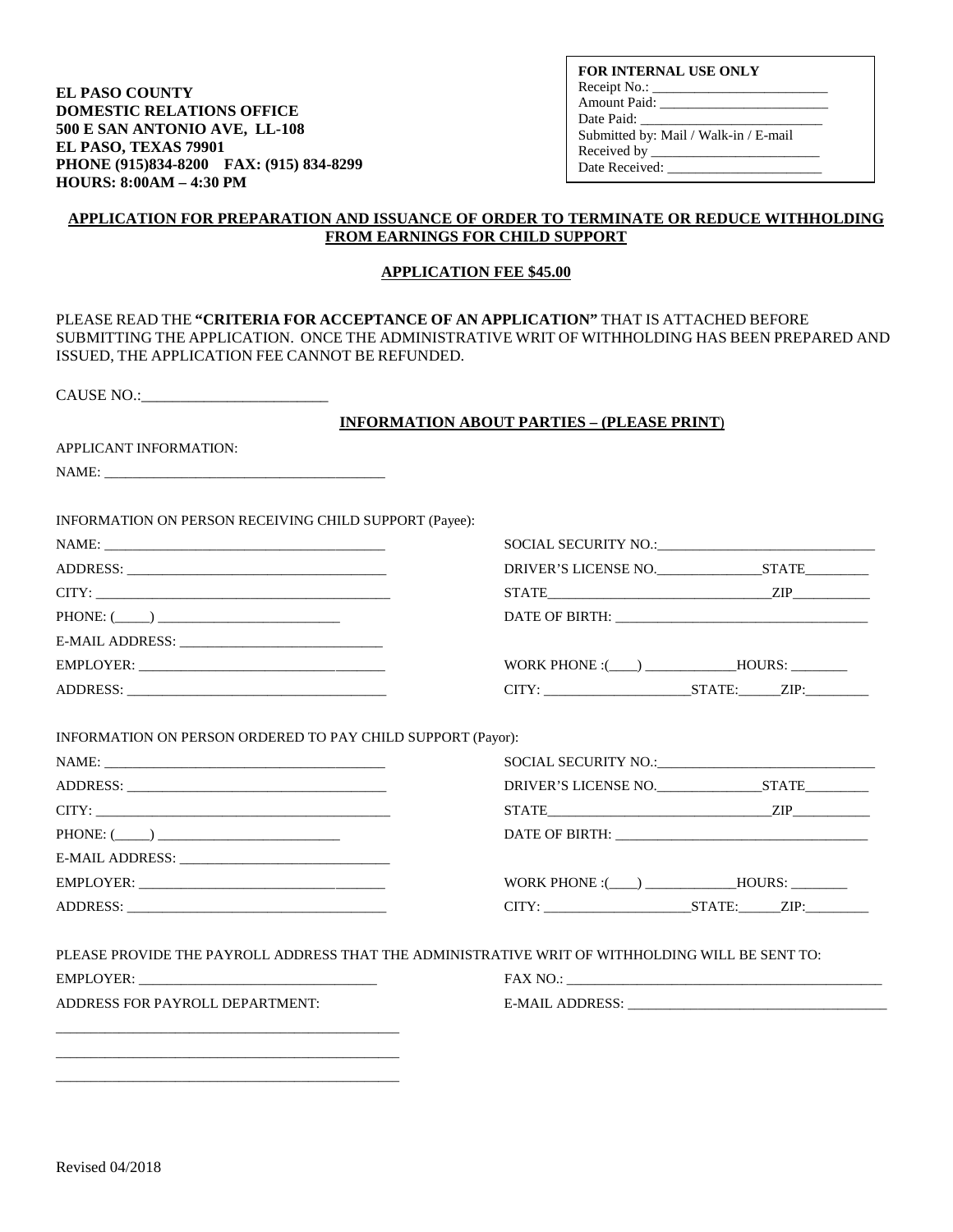### **CHILDREN INFORMATION**

|                                                                                           | DATE OF BIRTH: PLACE                                                                             |  |
|-------------------------------------------------------------------------------------------|--------------------------------------------------------------------------------------------------|--|
|                                                                                           |                                                                                                  |  |
|                                                                                           |                                                                                                  |  |
|                                                                                           |                                                                                                  |  |
| the control of the control of the control of the control of the control of the control of |                                                                                                  |  |
|                                                                                           |                                                                                                  |  |
|                                                                                           | DATE OF BIRTH: PLACE                                                                             |  |
|                                                                                           |                                                                                                  |  |
|                                                                                           |                                                                                                  |  |
|                                                                                           |                                                                                                  |  |
|                                                                                           |                                                                                                  |  |
|                                                                                           |                                                                                                  |  |
|                                                                                           |                                                                                                  |  |
|                                                                                           | SEX: GRADUATION DATE:                                                                            |  |
|                                                                                           |                                                                                                  |  |
|                                                                                           |                                                                                                  |  |
|                                                                                           |                                                                                                  |  |
|                                                                                           | <b>COURT-ORDERED CHILD SUPPORT INFORMATION</b>                                                   |  |
| WHAT ARE YOU REQUESTING (CHECK ONE)?                                                      | <b>TERMINATION OF WITHHOLDING</b><br>$\Box$                                                      |  |
|                                                                                           | REDUCTION OF WITHHOLDING<br>$\Box$                                                               |  |
| NAME OF TEMPORARY OR FINAL ORDER IN WHICH CURRENT CHILD SUPPORT WAS ESTABLISHED:          |                                                                                                  |  |
| DATE ORDER WAS SIGNED:                                                                    | IS ORDER AN EL PASO COUNTY ORDER? ___________                                                    |  |
| IF OTHER THAN EL PASO COUNTY WHERE?                                                       | IF OTHER THAN EL PASO COUNTY ORDER, HAS ORDER                                                    |  |
|                                                                                           | BEEN TRANSFERRED TO EL PASO COUNTY?                                                              |  |
|                                                                                           | PLEASE EXPLAIN THE CIRCUMSTANCES THAT REQUIRE A REDUCTION OR TERMINATION OF THE AMOUNT WITHHELD: |  |
|                                                                                           |                                                                                                  |  |
|                                                                                           |                                                                                                  |  |
|                                                                                           |                                                                                                  |  |
|                                                                                           |                                                                                                  |  |
|                                                                                           |                                                                                                  |  |
|                                                                                           |                                                                                                  |  |